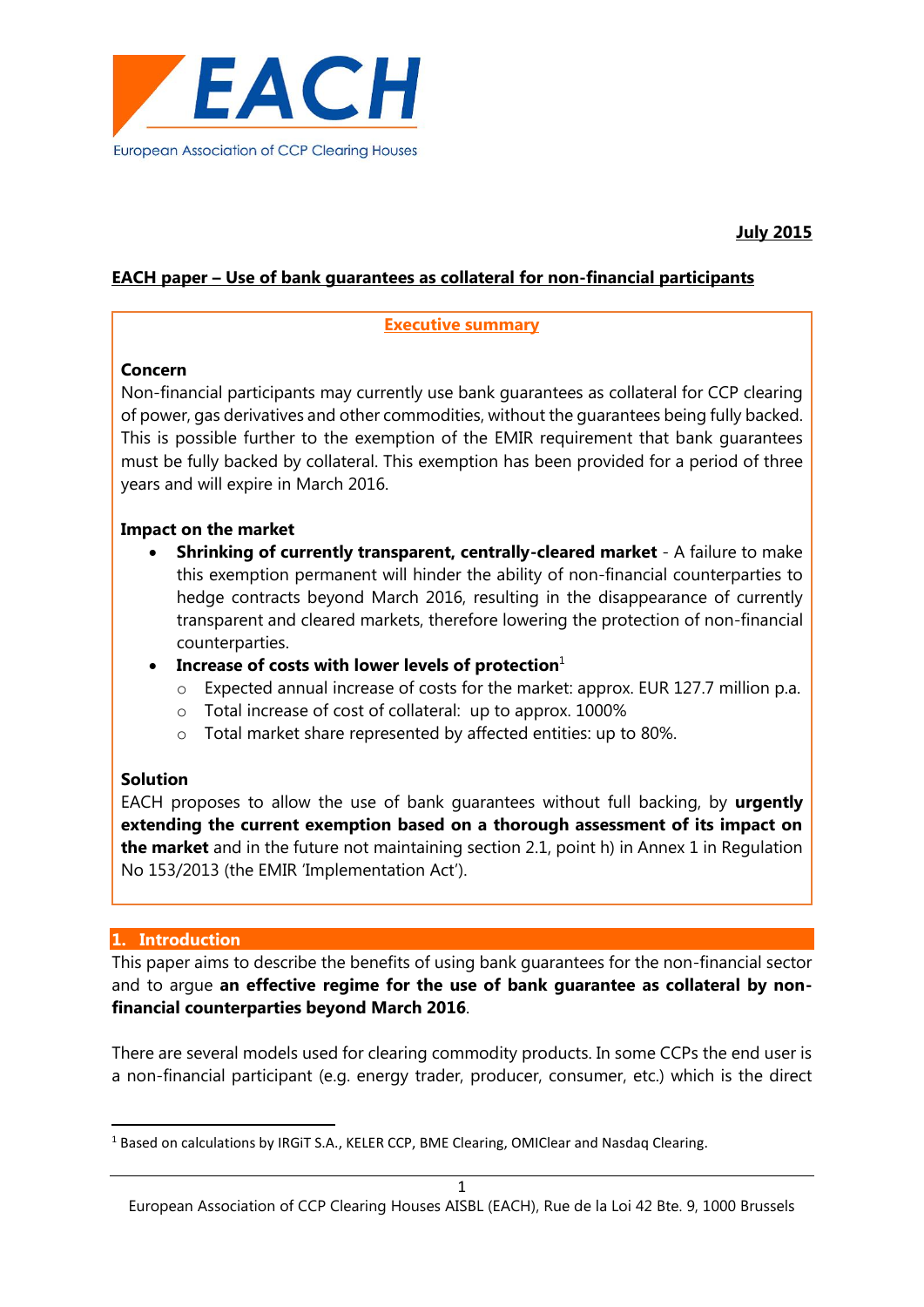participant of the CCP, while in other CCPs there is a financial institution in between, acting as a general clearing member.

Non-financial counterparties may currently use bank guarantees as collateral for CCP clearing of commodity derivatives, including power and gas derivatives, without the guarantees being fully backed. However, in March 2016 the requirement for full backing will kick in. This will hinder the ability of non-financials counterparties to hedge contracts beyond March 2016, resulting in the disappearance of currently transparent and cleared markets in Europe where EMIR-authorised CCPs are active.

EACH believes that the regulation should **ensure an effective regime for the use of bank guarantee as collateral by non-financial counterparties beyond March 2016** regardless of the clearing model. In this paper we focus on the first model, although the same rules should apply in cases where a trading participant clears through a CCP which uses the latter model.

A failure to implement such a regime will **severely damage a substantial portion of the EU internal market**, in particular Denmark, Finland, Hungary, Poland, Portugal, Spain and Sweden. The prohibition of non-fully backed bank guarantees will result in reduced levels of liquidity and transparency. Non-financial counterparties will face a significant cost increase.

As contracts traded are longer than 2016, there are already signs of participants withdrawing from the market and reverting to bilateral trading outside transparent and supervised venues and without counting on the strong risk-management capabilities of CCPs. This reduces liquidity, increases market concentration, leads to less competition, transparency and ultimately to lower social welfare gains. Such a development **clearly contradicts the G20 objectives to create more transparent and resilient derivative markets**. The reduced efficiency will ultimately lead to higher energy bills for consumers.

**2. The need to continue the exemption of fully backed bank guarantees**

Article 46 of EMIR allows the use of bank guarantees as collateral by non-financial clearing members. Non-financial counterparties currently trade under an exemption from the EMIR requirement for bank guarantees to be fully backed by collateral. The exemption will expire in March  $2016$ <sup>i</sup>

Several CCPs in Europe currently allow non-financials to use bank guarantees as collateral, although the freedom to use bank guarantees should apply to all authorised CCPs. This is particularly the case for the CCPs in the following jurisdictions: Denmark, Finland, Hungary, Poland, Portugal, Spain and Sweden. As indicated in Table 1 below, up to 80% of the market share will be affected in the markets cleared by those CCPs: BME Clearing, IRGIT<sup>2</sup>, KELER CCP, Nasdaq OMX Clearing, OMIClear.

If the exemption is not extended or not made permanent, a requirement for full backing will be triggered and the current grace period for using bank guarantees will come to an end. Non-

**.** 

<sup>&</sup>lt;sup>2</sup> Currently not authorised under EMIR provisions, however the removal of bank guarantees as an available collateral will have major negative consequences for NFC- in the Polish energy market.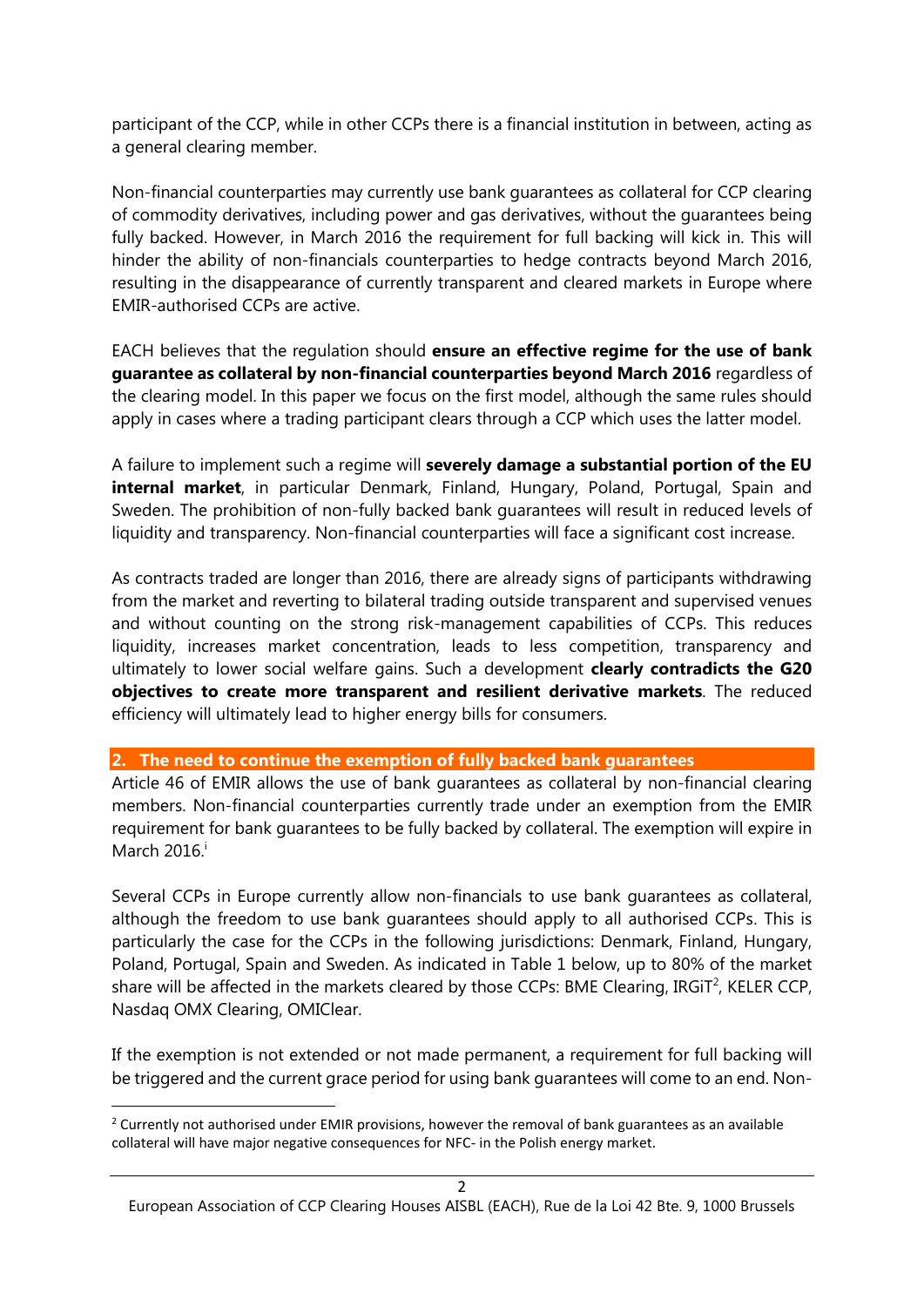financial firms using bank guarantees will face a **significant yearly cost increase** (see Table 1 below) whereas they do not have those amounts either in cash or in other collateral assets. It should however be noted that non-financial clearing members collateral assets do not consist only of bank guarantees, because of the concentration limits that CCPs apply. The preferred option would however always be for non-financial counterparties to provide collateral in cash.

|                                                                   | <b>IRGIT S.A.</b>           | <b>KELER</b><br><b>CCP</b>              | <b>BME</b><br>Clearing   | <b>OMIClear</b>          | Nasdaq<br>Clearing              | <b>Total</b>                               |
|-------------------------------------------------------------------|-----------------------------|-----------------------------------------|--------------------------|--------------------------|---------------------------------|--------------------------------------------|
| Market<br>share<br>represented by<br>affected<br>entities         | 71%                         | 80%                                     | 28%-49%                  | 39% - 43%                | 24%                             | Up<br>to<br>80%                            |
| Maximum<br>of<br>share<br>in<br>margins<br>non-cash<br>collateral | 90%                         | 1.65<br>million<br><b>EUR</b><br>Market | 70%-<br>100%             | 85%                      | Up to 100%"                     | Up<br>to<br>100%                           |
| of<br>Increase<br>of<br>costs<br>collateral                       | Up<br>to<br>220%            | Up<br>to<br>500%                        | On<br>average<br>680%    | Up<br>to<br>500%         | 2,5%-1000%                      | Up<br>to<br>1000%                          |
| Annual<br>increase of the<br>costs (for the<br>whole market)      | <b>EUR</b><br>10<br>million | <b>EUR</b><br>1.2<br>million            | EUR 0.8 -<br>1.3 million | EUR 2.4 -<br>5.2 million | <b>EUR</b><br>66-110<br>million | Up<br>to<br><b>EUR</b><br>127.7<br>million |

| Table 1 – Estimated quantitative impact of the failure to allow bank guarantees without |
|-----------------------------------------------------------------------------------------|
| full collateralisation                                                                  |

**Notes**

<sup>i</sup>68% of the market share in relation to entities trading in power and gas.

iiCollateral list available under http://www.nasdaqomx.com/digitalAssets/99/99267\_150608-clearing-appendix-10---collaterallist.pdf

Under these circumstances it is understandable that **non-financial counterparties withdraw from the CCP cleared, multilateral, transparent market** and revert to bilateral trading, **in contradiction with the aims of EMIR** and recent legislative reforms originating from the G20 conclusions on marking derivative markets more sound.

#### **3. Benefits and Risk Management of On-Demand Bank guarantees**

There are clear benefits to the use of bank guarantees.

# **Highly liquid products**

On first demand, bank guarantees create a no accessorial, abstract obligation to the beneficiary, putting the beneficiary in a strong legal position ("pay first, sue later"). The guarantor remains liable even if the underlying obligation is extinguished, it must pay immediately and cannot object. The characteristic of bank guarantees as unconditional, irrevocable and on- first-demand, make them "highly liquid". For these continuing guarantees the guarantor assumes liability for any past, present and future obligations owed by a debtor